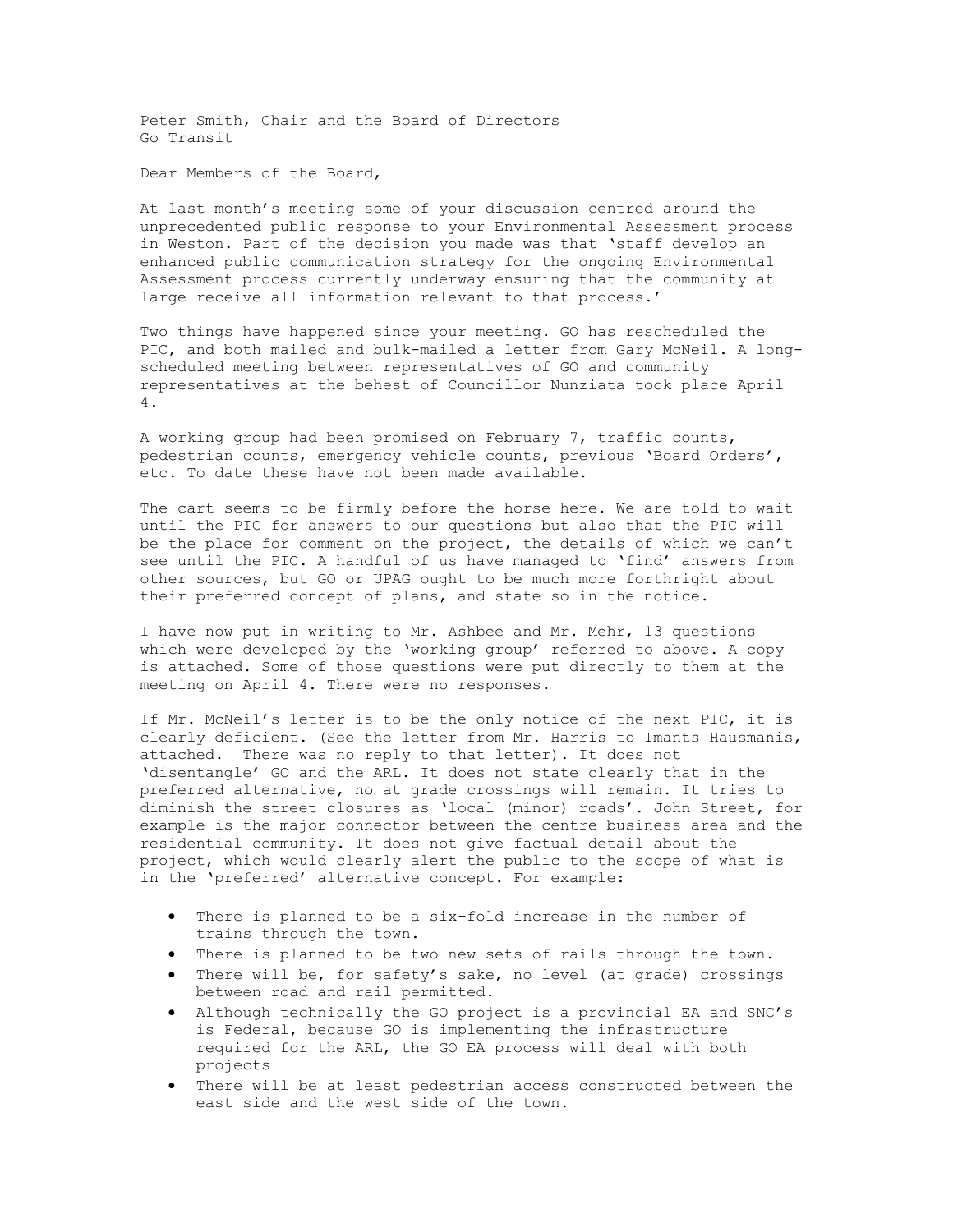• There is between \$140 and \$150 Million currently budgeted for the project.

There are probably other 'factual' elements which could clearly be stated in the notice to the public but the above is just a sample. Clearly without these 'facts' in advance, the public will be completely unable to assess the impact of the project in the space of a 2 hour meeting attended by hundreds if not thousands of residents. As a result, solutions to potential or perceived problems will not be forthcoming in the time frames allotted, and identification and discussion of other concepts will be impossible.

Indeed, according to GO's own Class Environmental Assessment Document, at stage two, interested participants are supposed to be informed of the concept alternatives and given an opportunity to comment on the alternatives and suggest other 'concept' alternatives. Instead what we have gleaned from the Powerpoint presentation is that 'design' alternatives have been misrepresented as 'concept' alternatives. It is, for example, in the presentation that the placement of the new rails either north or south of the existing rail is a 'concept' alternative. Decisions about whether existing at-grade crossings are to be replaced by bridges or tunnels are presented as 'concept' alternatives, when they are in fact, 'design' alternatives, of a previously chosen 'concept'.

With the utmost respect, it would appear that the process is not well understood by those presenting it. A 'concept' alternative is meant to be a solution to the need or problem identified by GO. In the instant case, GO has identified a 'need' to carry more passengers in the Georgetown corridor. GO could solve this need with a number of different approaches, including, for example, longer trains, more frequent trains, express trains, etc. These are all 'concepts' to be studied at the second stage of the EA. We all understand the 'preferred' concept is the installation of a second set of tracks and the increasing of the number of trains. But the Class EA requires a study and acceptance or rejection of a number of 'concept' alternatives in the public stage of the process.

In addition, the provision of the infrastructure for the ARL is not in response to a 'need' or 'problem' identified by GO transit. GO Transit has not identified as part of it's mandate, a need for GO transit to provide an ARL. The Federal Government has apparently decided to undertake to provide the infrastructure for one, and to award the right to run same to UPAG. However, now that it is part of the GO Transit EA process, it needs to follow the same rules and conventions. So we need to be able to identify and analyze additional 'concept' alternatives to the current concept of a 140 train per day 22 minute express service. So far, that is not part of the process identified by your project manager or consultants.

I would therefore respectfully request that GO Transit undertake to answer the questions of the community, raised at the April 4 and other meetings, in writing, prior to the PIC, and distribute same to the public in the community. In addition, I request that GO transit clearly identify other 'concept' alternatives to the current concept and distribute same to the general public in advance of the public meeting, along with the advice that other 'concepts' for the increasing of